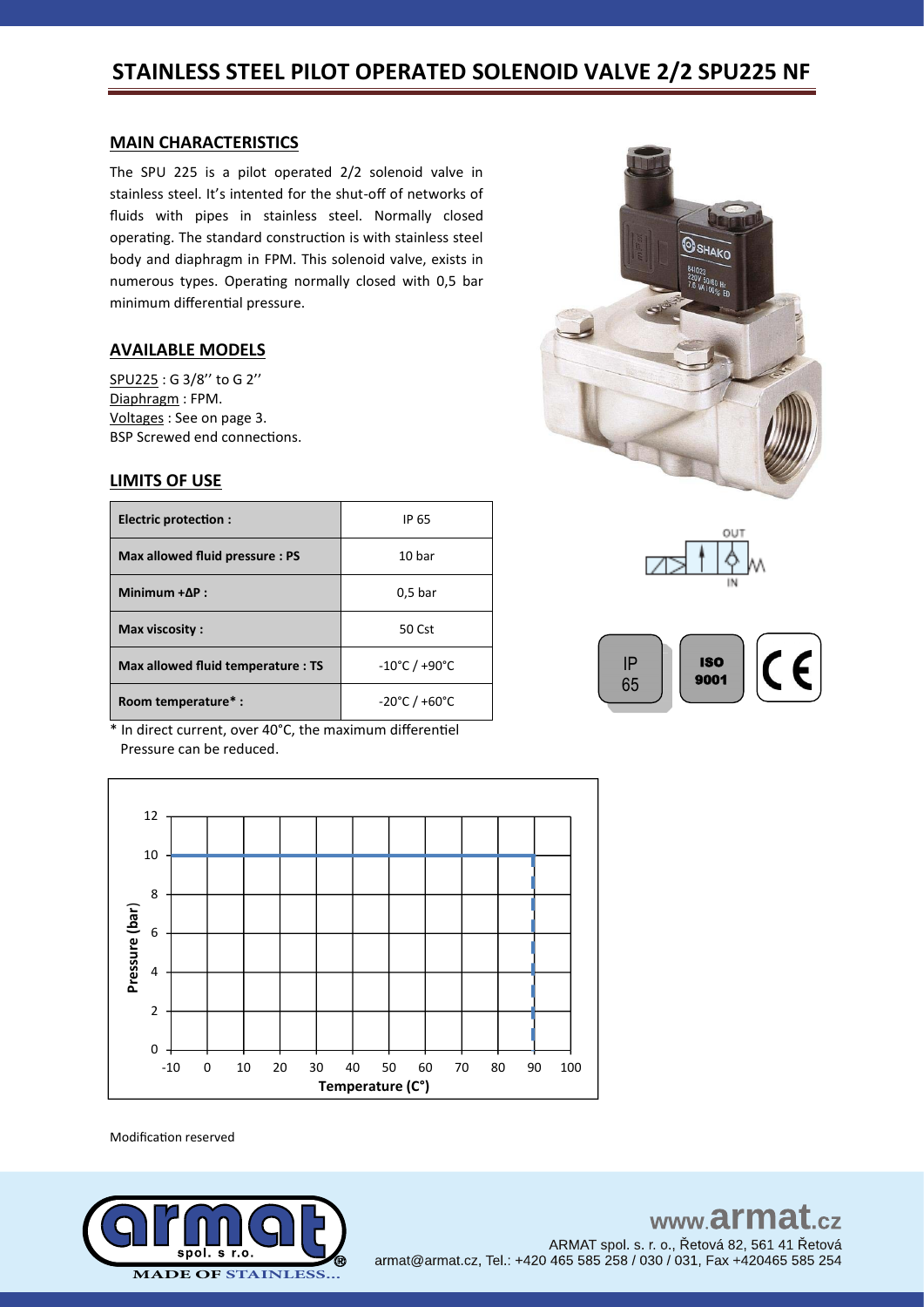# REGULATIONS AND STANDARD OF CONSTRUCTION

| <b>Item</b>                        | <b>Standard</b>             | <b>Item</b>               | <b>Standard</b> |
|------------------------------------|-----------------------------|---------------------------|-----------------|
| Pressure Equipment Directive 97/23 | 3/8" to 1": A3 § 3 excluded | Stainless steel materials | EN 1503-1       |
| Low voltage directive CE 73/23     | 1" 1/4 to 2" : catégory I   | <b>BSP Thread</b>         | <b>ISO 228</b>  |
| Connector                          | DIN 43650                   | Sizing                    | EN 12516-1      |

# **DIMENSIONS (mm) AND WEIGHT (kg)**

| <b>DN</b>          | A    | в     | C   | Weight (kg) |  |
|--------------------|------|-------|-----|-------------|--|
| 3/8''              | 66,5 | 106,5 | 48  | 0,75        |  |
| 1/2''              | 66,5 | 106,5 | 48  | 0,74        |  |
| 3/4''              | 99   | 126,5 | 70  | 1,57        |  |
| 1''                | 99   | 126,5 | 70  | 1,44        |  |
| 1'' 1/4            | 131  |       | 96  | 2,66        |  |
| 1'' 1/2            | 131  |       | 96  | 2,45        |  |
| $2^{\prime\prime}$ | 160  | 160,5 | 112 | 3,80        |  |



Modification reserved



# www.armat.cz ARMAT spol. s. r. o., Řetová 82, 561 41 Řetová armat@armat.cz, Tel.: +420 465 585 258 / 030 / 031, Fax +420465 585 254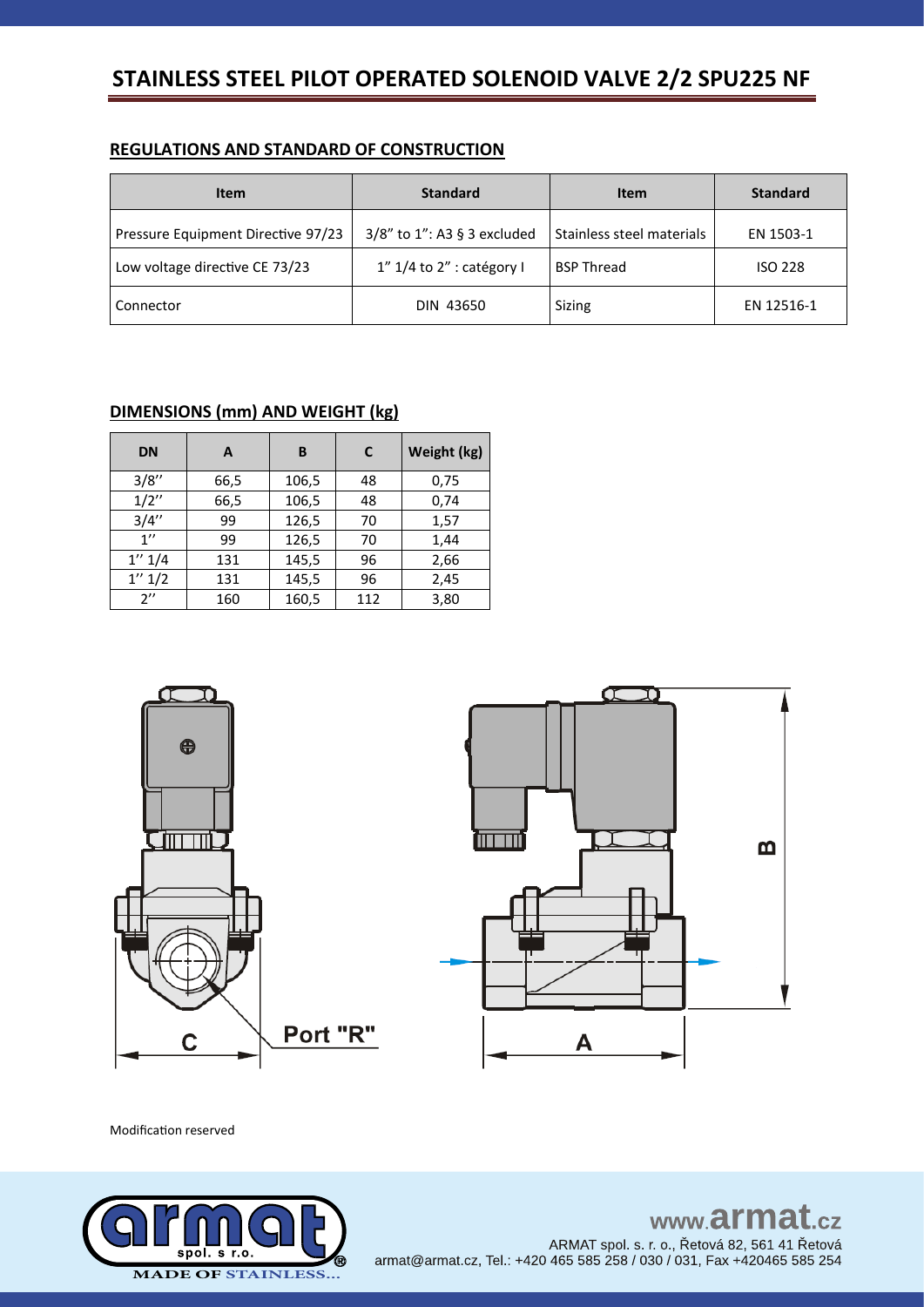| <b>DN</b>          | Port (R)<br>(mm) | $Kv(m^3/h)$ | <b>Max Diff</b><br>Pressure (bar) | <b>Min Diff</b><br>Pressure (bar) | <b>Operating time (s)</b> |
|--------------------|------------------|-------------|-----------------------------------|-----------------------------------|---------------------------|
| $3/8$ "            | 13               | 3,4         | 0,5<br>10                         |                                   | 20-60 ms                  |
| 1/2''              | 13               | 3,4         | 10                                | 0,5                               | 20-60 ms                  |
| $3/4$ "            | 25               | 8,9         | 10                                | 0,5                               | 20-60 ms                  |
| $1^{\prime\prime}$ | 25               | 8,9         | 0,5<br>10                         |                                   | 20-60 ms                  |
| 1'' 1/4            | 38               | 15,8        | 10                                | 0,5                               | 50-80 ms                  |
| 1'' 1/2            | 38               | 21,3        | 10                                | 0,5                               | 50-80 ms                  |
| $2^{\prime\prime}$ | 50               | 34,1        | 10                                | 0,5                               | 50-80 ms                  |

# **HYDRAULICS CHARACTERISTICS**

## **ELECTRIC CHARACTERISTICS**

Coil classified F. Duty 100%. Connecting by connector T30.

| Coil | Current        | Available voltages (V) |    |     | <b>Frequency</b> |       | <b>Power consumption</b> |         |
|------|----------------|------------------------|----|-----|------------------|-------|--------------------------|---------|
|      | <b>AC Coil</b> | 24                     | 48 | 110 | 230              | 50 Hz | 60 Hz                    | 18,1 VA |
|      | DC Coil        | 12                     | 24 |     |                  |       |                          | 15 W    |

## **CONSTRUCTION**

| n°           | <b>Item</b> | <b>Material</b>        |  |  |
|--------------|-------------|------------------------|--|--|
| 1            | Body        | Stainless steel 1.4408 |  |  |
| $\mathbf{2}$ | Diaphragm   | <b>FPM</b>             |  |  |
| 3            | Spring      | Stainless steel        |  |  |
| 4            | Screw       | Stainless steel 1.4301 |  |  |
| 5.           | Spring      | Stainless steel        |  |  |
| 6            | Connector   | Plastic                |  |  |
| 7            | Coil        | PBT +30 % GF           |  |  |
| 8            | Tube-guide  | Stainless steel 1.4301 |  |  |
| 9            | Plunger     | Stainless steel 1.4301 |  |  |
| 10           | Cover       | Stainless steel 1.4408 |  |  |



Modification reserved



# www.armat.cz ARMAT spol. s. r. o., Řetová 82, 561 41 Řetová

armat@armat.cz, Tel.: +420 465 585 258 / 030 / 031, Fax +420465 585 254